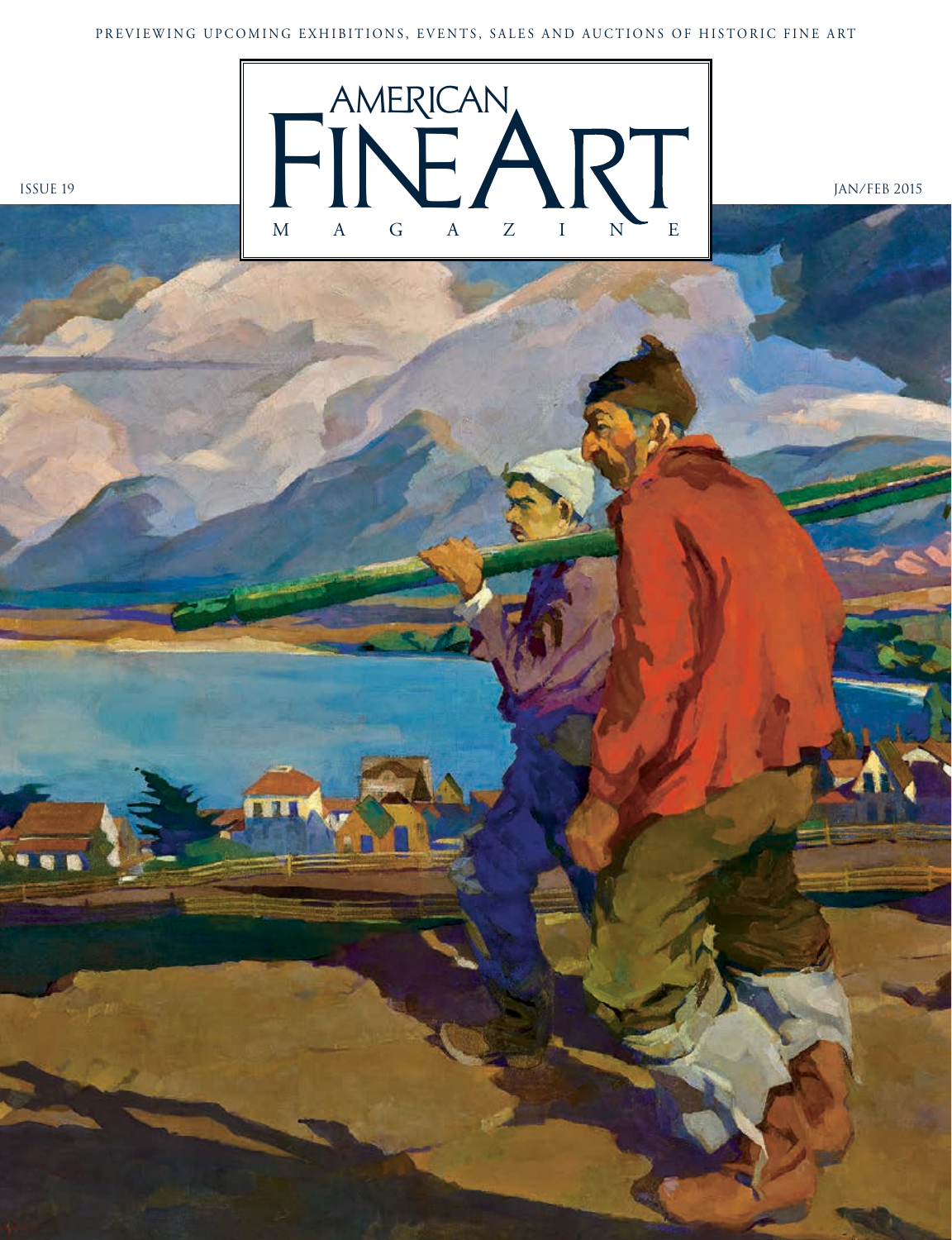## EX LIBRIS

# SAMUEL F.B. MORSE: GALLERY OF THE LOUVRE

*By Joshua Rose*

Samuel F.B. Morse's classical painting, *Gallery of the Louvre*, is not only one of the most significant works of early 19<sup>th</sup>-century American art, it is also one of the last works Morse painted before turning his attention toward science and technology with the discovery of the telegraph and the development of Morse code.

Thankfully, *Gallery of the Louvre* went through an extensive conservation treatment in 2010-2011 in the studio of Lance Mayer and Gay Myers, specialists in American paintings who have restored major American works of art such as Emanuel Leutze's *Washington Crossing the Delaware* and Rembrandt Peale's *The Court of Death*.

"The conservation treatment greatly improved the overall look of the *Gallery of the Louvre* and confirmed that Morse was as fearless an experimenter with painting media as he was with the daguerreotype and the electromagnetic telegraph letter later in his career," says Peter John Brownlee, associate curator at the Terra Foundation for American Art.

In 1982, the Terra Foundation of American Art, the brainchild of Chicago businessman Daniel J. Terra, bought the painting for



#### **Samuel F.B. Morse's** *Gallery of the Louvre* **and the Art of Invention**

Edited by Peter John Brownlee (Terra Foundation for American Art in conjunction with Yale University Press, 2014). 224 pages, 135 color illustrations, \$45

\$3.25 million, at the time a record for an American painting. According to Elizabeth Glassman, president and chief executive officer of the foundation, Terra "immediately sent it on an extended tour of museums across the United States, attracting widespread acclaim that helped re-establish the importance of Morse's painting for the study of early American art history."

After the recent conservation treatment, the painting was the focus of three major symposia in successive years: the first at the Yale University

Art Gallery (2011), then the National Gallery of Art (2012), and, finally, the Pennsylvania Academy of the Fine Arts (2013). These three conferences produced the series of essays that now appear in this current volume, *Samuel F.B. Morse's "Gallery of the Louvre" and the Art of Invention*, published by the Terra Foundation in conjunction with Yale University Press. The book will also accompany a multiyear tour of the painting beginning this month and will include stops at The Huntington Library, Amon Carter Museum of

American Art, Seattle Art Museum, Crystal Bridges Museum of American Art, Detroit Institute of Arts Museum, and the Reynolda House Museum of American Art.

Morse was concerned with raising the level of cultural taste and artistic understanding for the new republic and thought a painting such as the *Gallery of the Louvre*—depicting masterworks from artists such as Caravaggio, Rubens, Titian, Raphael, and Rembrandt—would help to accomplish such a task. He also gave lectures at the New York Athenaeum in 1826, where he addressed similar issues, as well as his beliefs on the intentions of the fine arts and the role of reproducing the fine arts to achieve loftier goals. As Brownlee states in the introduction to this book, "*Gallery of the Louvre* fuses the adoration and imitation of the Old Masters and the experimental techniques favored by the English painter Joshua Reynolds, as well as by Benjamin West and Washington Allston, with a genre of gallery paintings that were premised on the relational mode of exhibiting pictures."

Other essays in this volume include *Morse*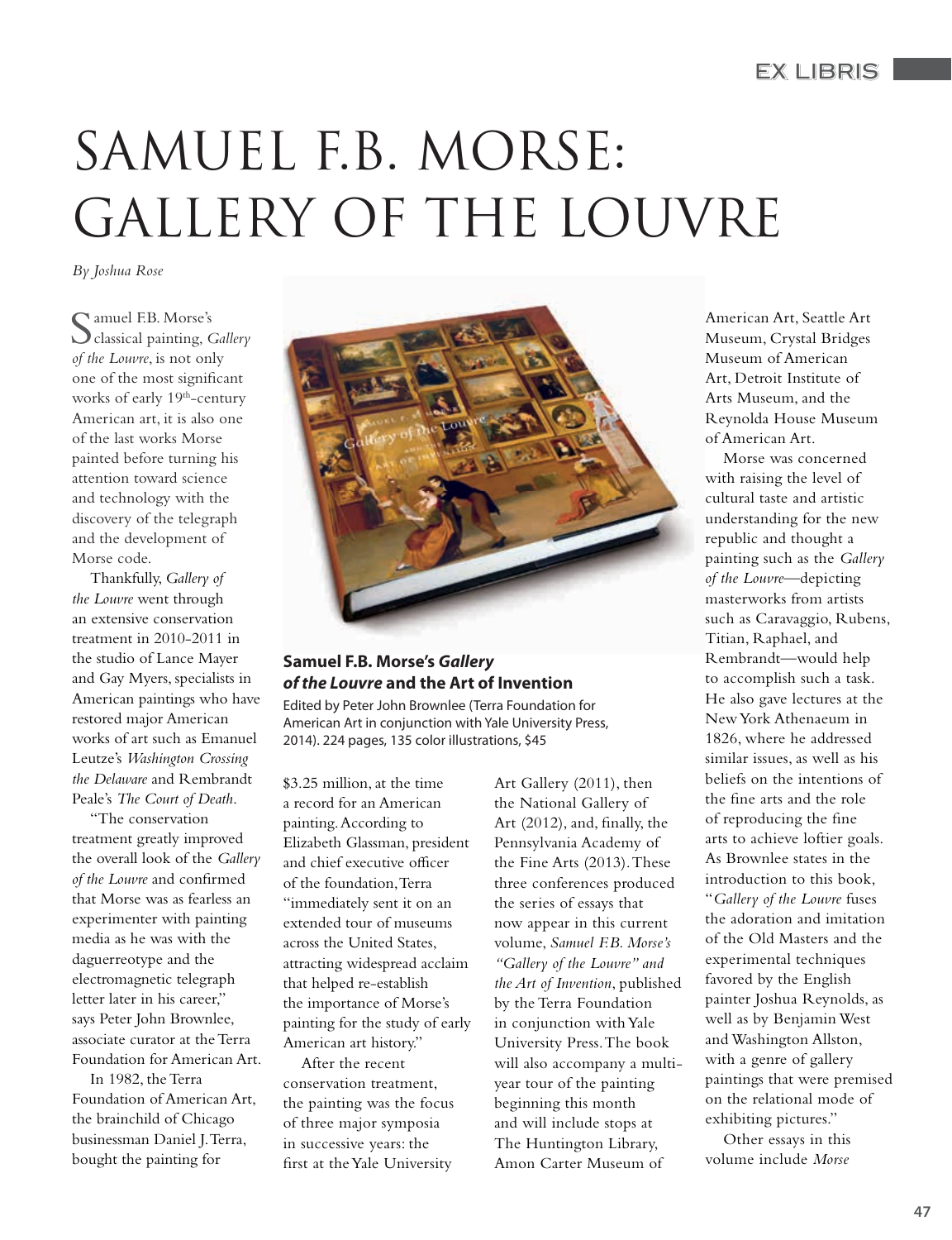## EX LIBRIS

*and the Louvre*, by Andrew McClellan; *Images as Evidence? Morse and the Genre of Gallery Painting*, by Catherine Roach; *The Sculpture Club* by Wendy Bellion; *More and Mechanical Imitation*, by Sarah Kate Gillespie; and *Gallery of the Louvre: Glazing and Problems of Preservation*, by Lance Mayer and Gay Myers. As again mentioned by Brownlee, "*Gallery of the Louvre* embodies an intersection of art, religion, science and technology. Thoroughly of its cultural moment, as the essays in this volume attest, the painting continues to invite and reward divergent, yet interrelated, lines of speculation and study regarding its conception, design and execution."

The exhibition will kick off this month at The Huntington Library, Art Collections, and Botanical Gardens in Pasadena, California.

"We are delighted to host the kickoff of this extraordinary tour," says Kevin Salatino, director of art collections at The Huntington. "And *Gallery of the Louvre* is particularly fitting here, where our collections span the history of American art, as well as that of science and technology—interests shared with Morse himself. Los Angeles audiences are sure to be fascinated in many ways

by this gem of an exhibition."

One of the many assets of the book is a long biographical introduction documenting Morse's early career in art and his life leading up to the creation of this seminal work of art. Art was truly Morse's first love and, in 1811, at the age of 20, he sailed to London, where he joined a circle of American artists that include Allston, West, John Singleton Copley, and John Trumbull. Morse was soon elected into the Royal Academy of Arts, and his first major painting exhibited at the academy was *Dying Hercules* in 1813. Based on this success in London, Morse returned home, full of vigor and enthusiasm for the cultural arts of his own country, and made it his mission to "advance a strong and elevated national art."

It is this same enthusiasm for the art of this country that is at the root of the mission of the Terra Foundation, as well.

"Our founder, Daniel Terra, believed American art was a dynamic and powerful expression of the nation's history and identity," Glassman says. "He also held that engagement with original works of art could be a transformative experience, and we're thrilled to honor his legacy by sharing this masterwork from our collection with audiences across the country."